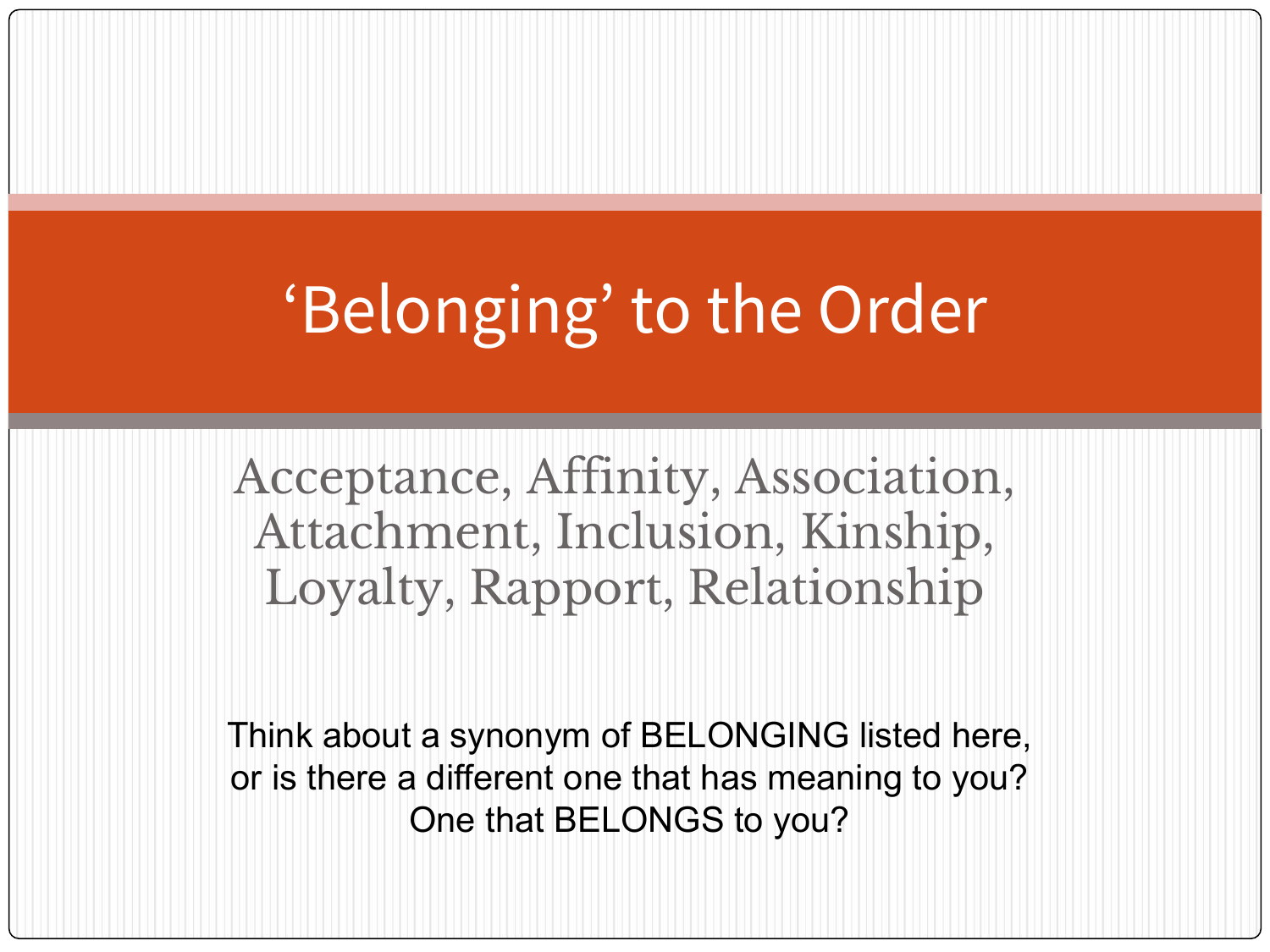

Come Holy Spirit.

Fill the hearts of your faithful and kindle in us the fire of your love. Send forth your spirit and we shall be created and you shall renew the face of the earth!

O, God, who by the light of the Holy Spirit did instruct the hearts of the faithful, grant that by the same Holy Spirit we may be truly wise and ever enjoy His consolations, Through Christ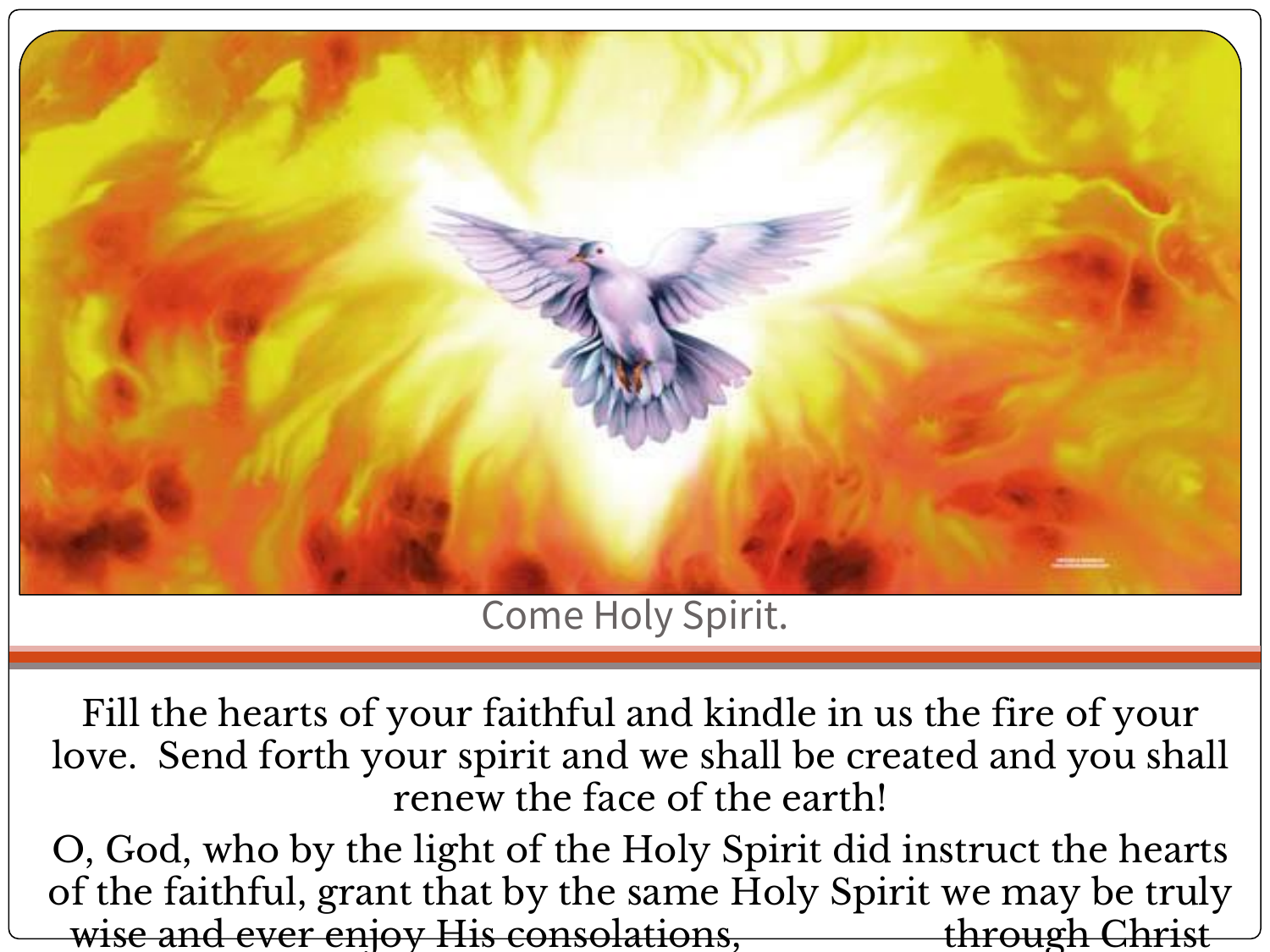#### 'BELONGING'

#### Ordo Franciscanus Saecularis

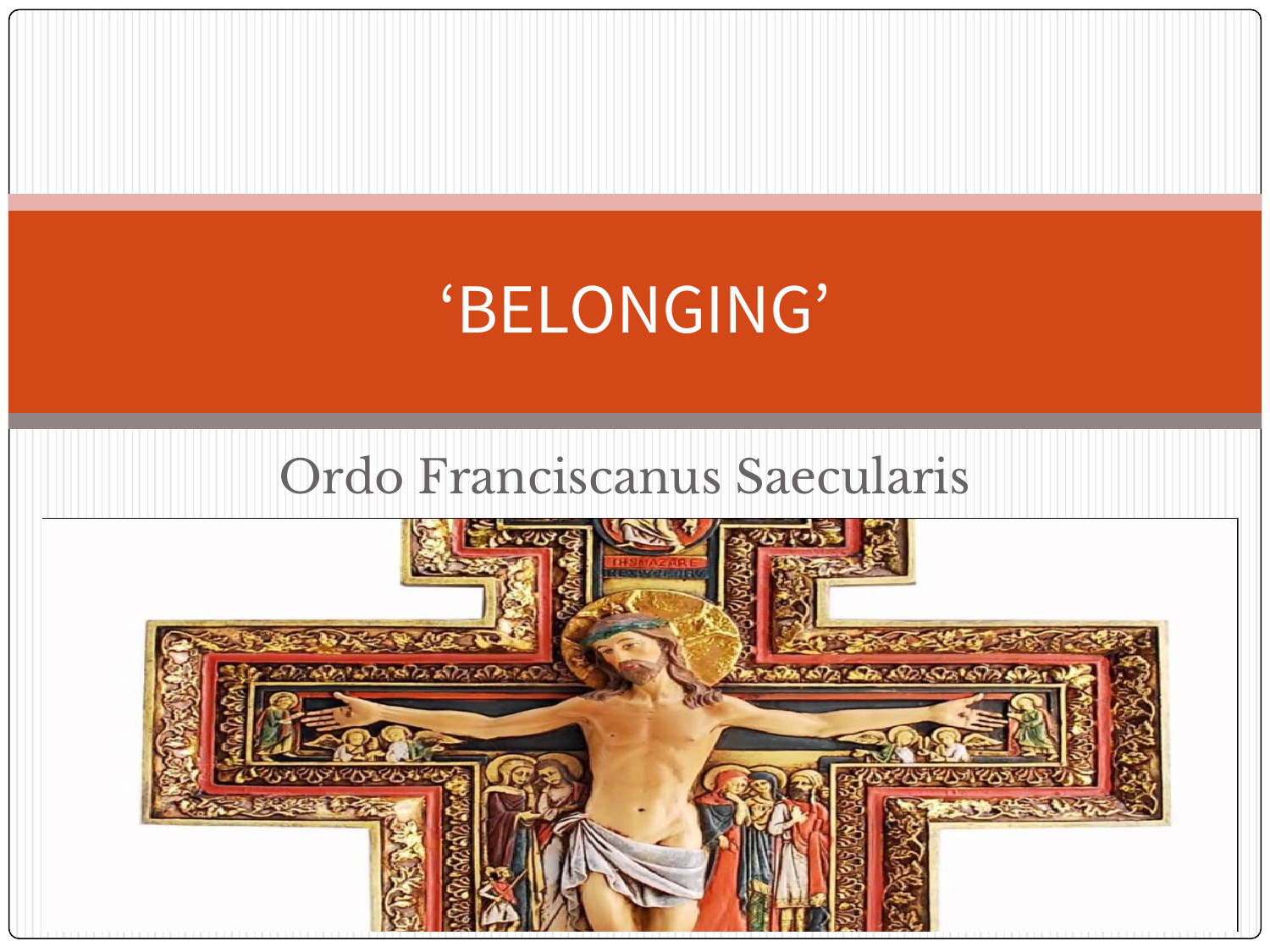

*Hail, O Lady, Holy Queen, Mary, holy Mother of God, Who are the Virgin made Church, chosen by the most Holy Father in heaven whom he consecrated with His most holy beloved Son and with the Holy Spirit the Paraclete, in whom there was and is all fullness of grace and every good. Hail His Palace! Hail His Tabernacle! Hail His Dwelling! Hail His Robe! Hail His Servant! Hail His Mother! And hail all You holy virtues which are poured into the hearts of the faithful through the grace and enlightenment of the Holy Spirit, that from being*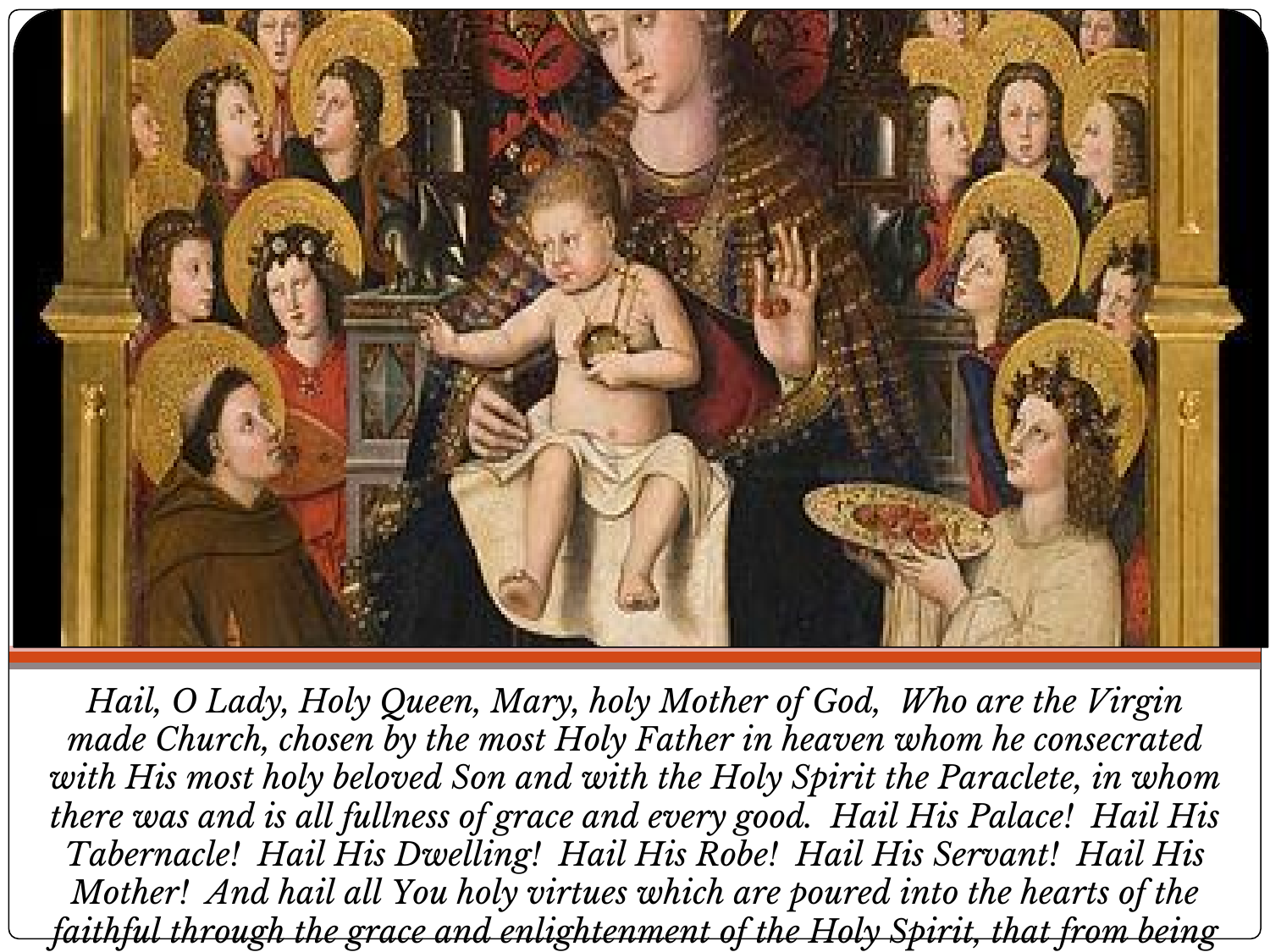#### 1st Reading

Francis, A Letter to the Entire Order (LtOrd5-10)



• "Listen, pay attention to my words. Incline the ear of your heart and obey that voice of the Son of God. Observe His commands with your whole heart and fulfill his counsels with a perfect mind. Give praise to Him because He is good; exalt Him by your deeds; for this reason, He has sent you into the whole world: that you may bear witness to His voice in word and deed and bring everyone to know that there is no one who is all-powerful except Him. Persevere in discipline and holy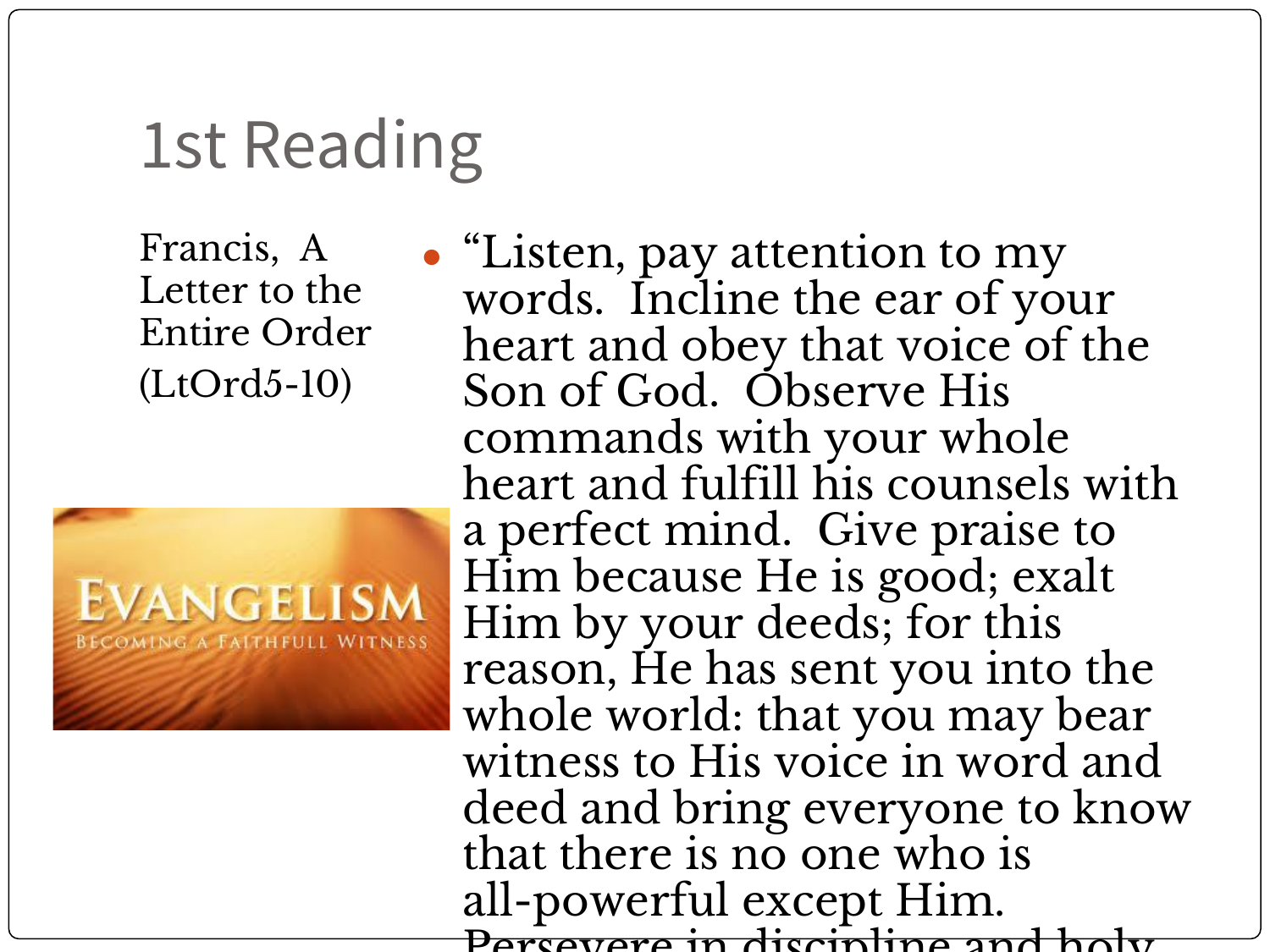#### Litany

**In Christ Jesus…**

(repeated before each response)



- **In Christ Jesus**…I am God's child; I am a member of Christ's Body.
	- **In Christ Jesus**…I am blessed, chosen, and dearly loved; I am blessed with every spiritual blessing.
	- ...I am forgiven; I can forgive others.
	- $\cdot$  ...I have purpose; I have hope.
- …I have peace; I am sealed with the Holy Spirit.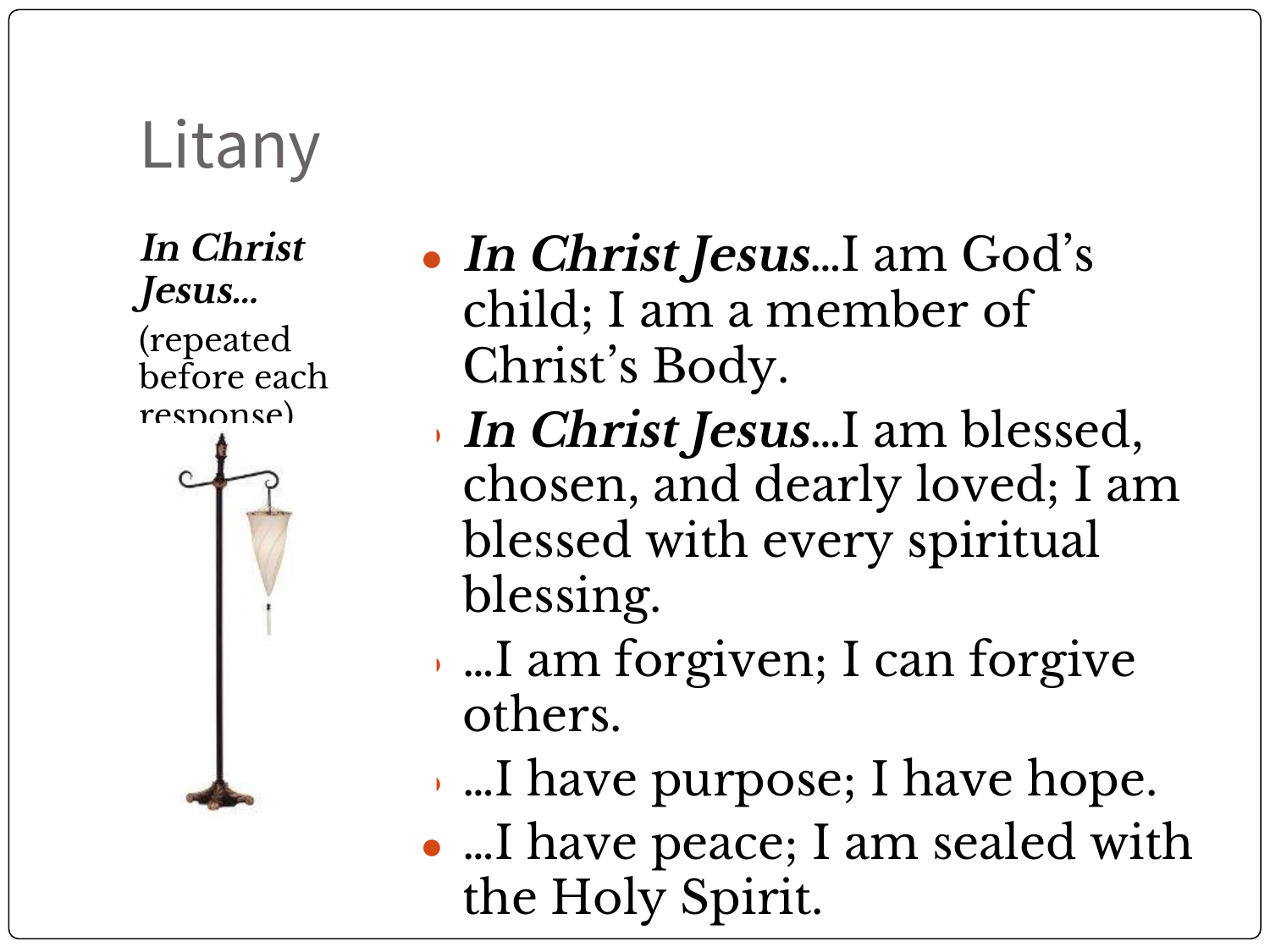## Litany, continued

**In Christ Jesus…** (repeated before each response)



- **In Christ Jesus**…I am salt and light of the earth; I am His disciple.
- **In Christ Jesus**…I am alive with Christ; I have access to the Father.
- DEAD TO SIN . I am a dwelling for the Holy Spirit; I can approach God with freedom and confidence.
	- …I know there is a purpose for my sufferings; I know I have been called.
	- …I can give thanks for everything; I know I can be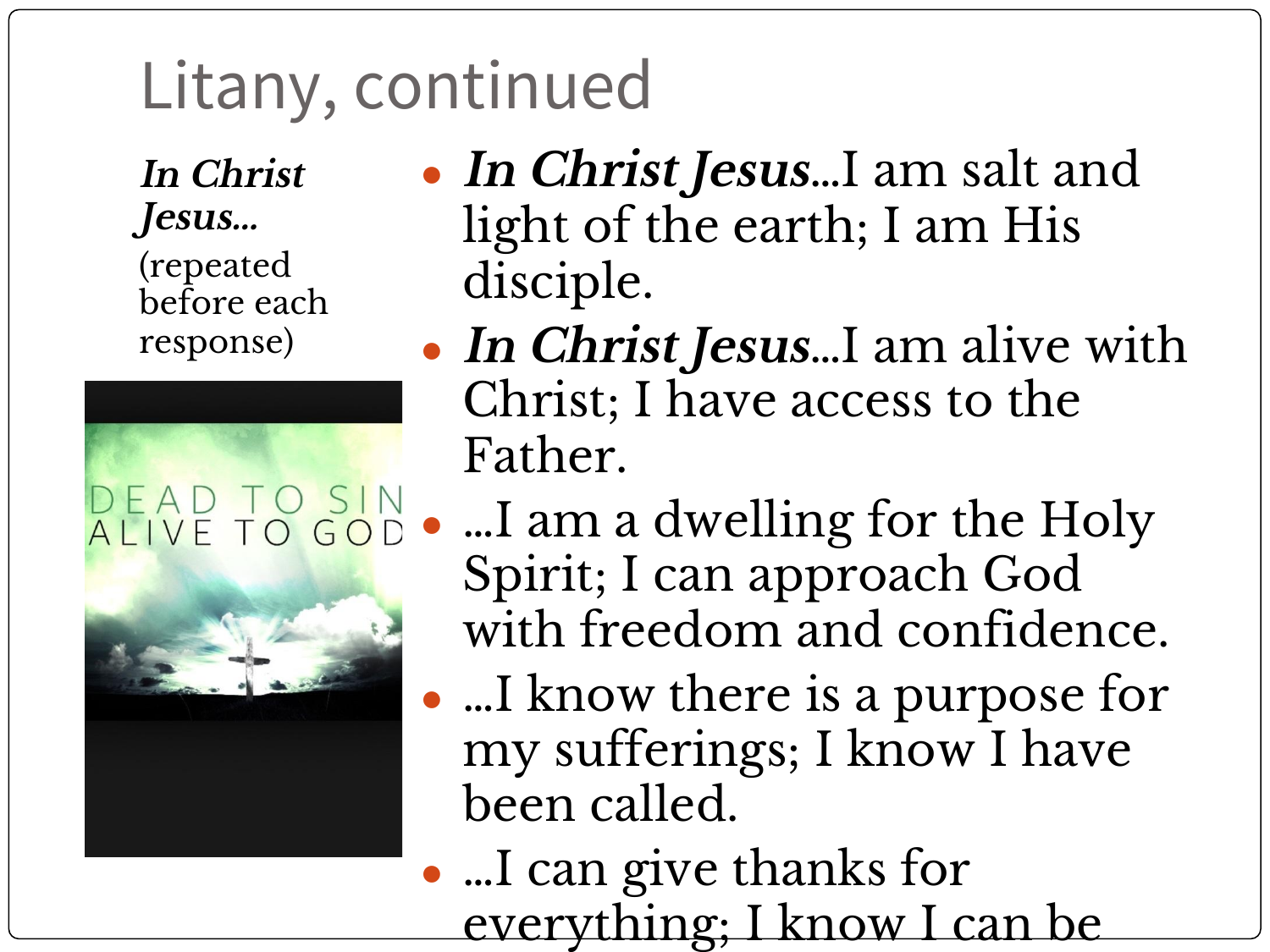## 2<sup>nd</sup> Reading

From the Gospel of Saint Matthew

 $/\mathbf{N}$  $\mathbf{A}$ 



• "You are the salt of the earth. But if salt loses its taste, with what can it be seasoned? It is no longer good for anything but to be thrown out and trampled underfoot. You are the light of the world. A city set on a mountain cannot be hidden. Nor do they light a lamp and then put it under a bushel basket; it is set on a lamp stand, where it gives light to all in the house. Just so, your light must shine before others, that they may see your good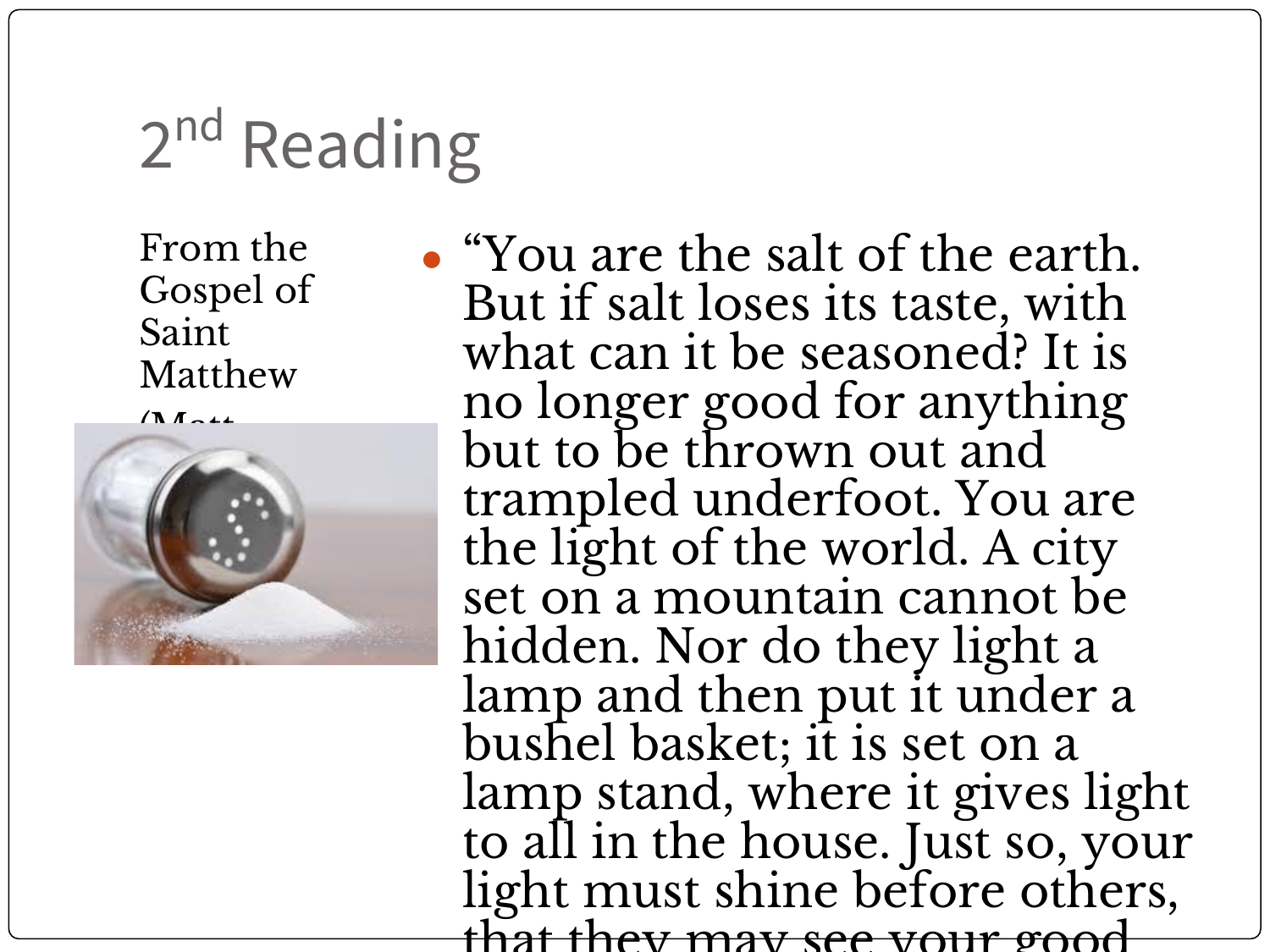## belonging

#### "And the Lord Gave Me Brothers" …and Sisters

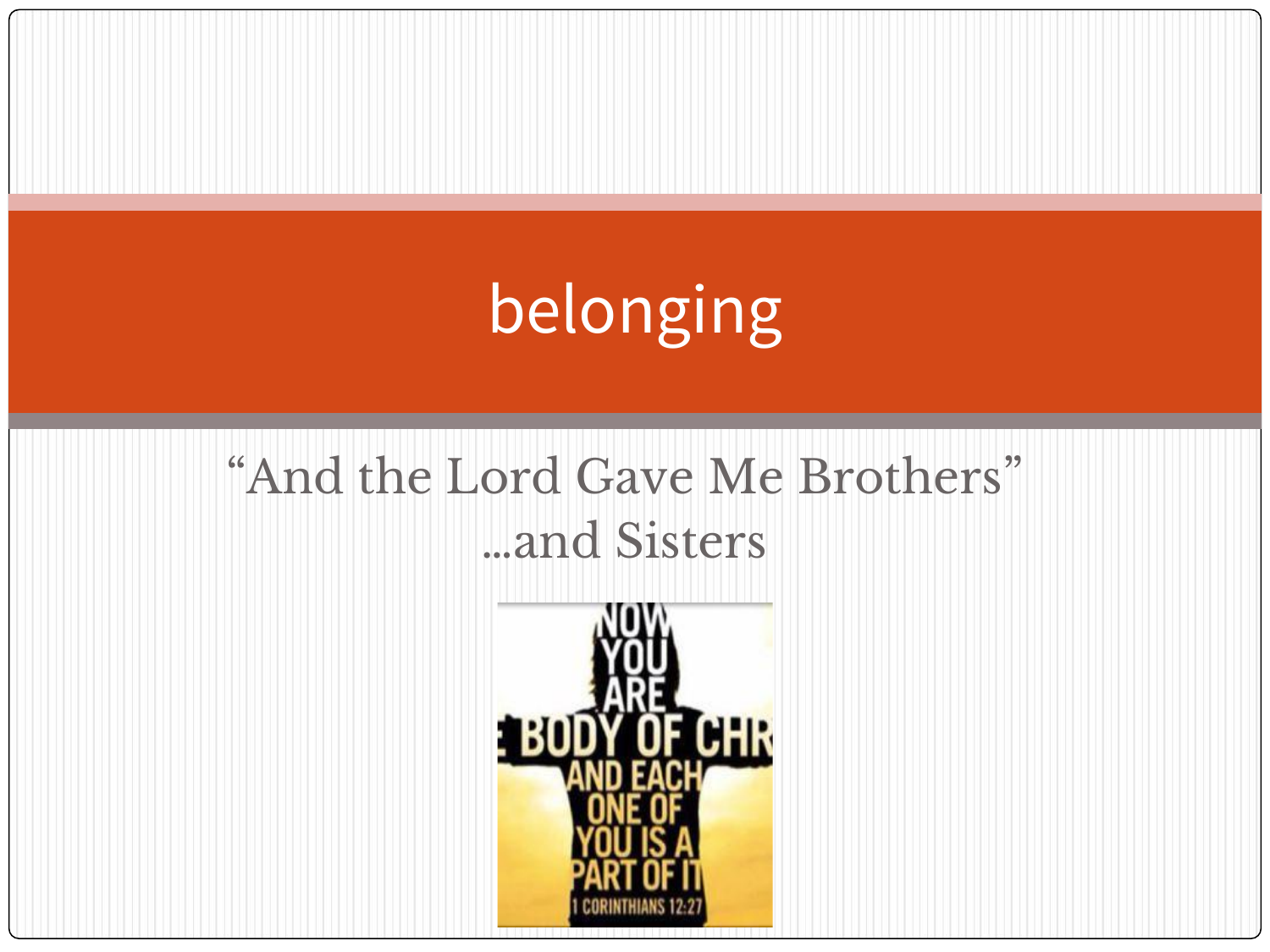#### The Witness

• Consider:



- What prompted me to respond to God's grace?
- When have I found joy in the Lord and in His Church
- When have I experienced "peace" through Jesus and His Church?
- How have I found my heart softened by Jesus (through His Church)
- How has my mind been changed by Jesus and the Church?
- How have I grown in virtue through Jesus and the Church?
- What blessings have I received from the Lord and his Church?

What difference has the Holy Spirit made in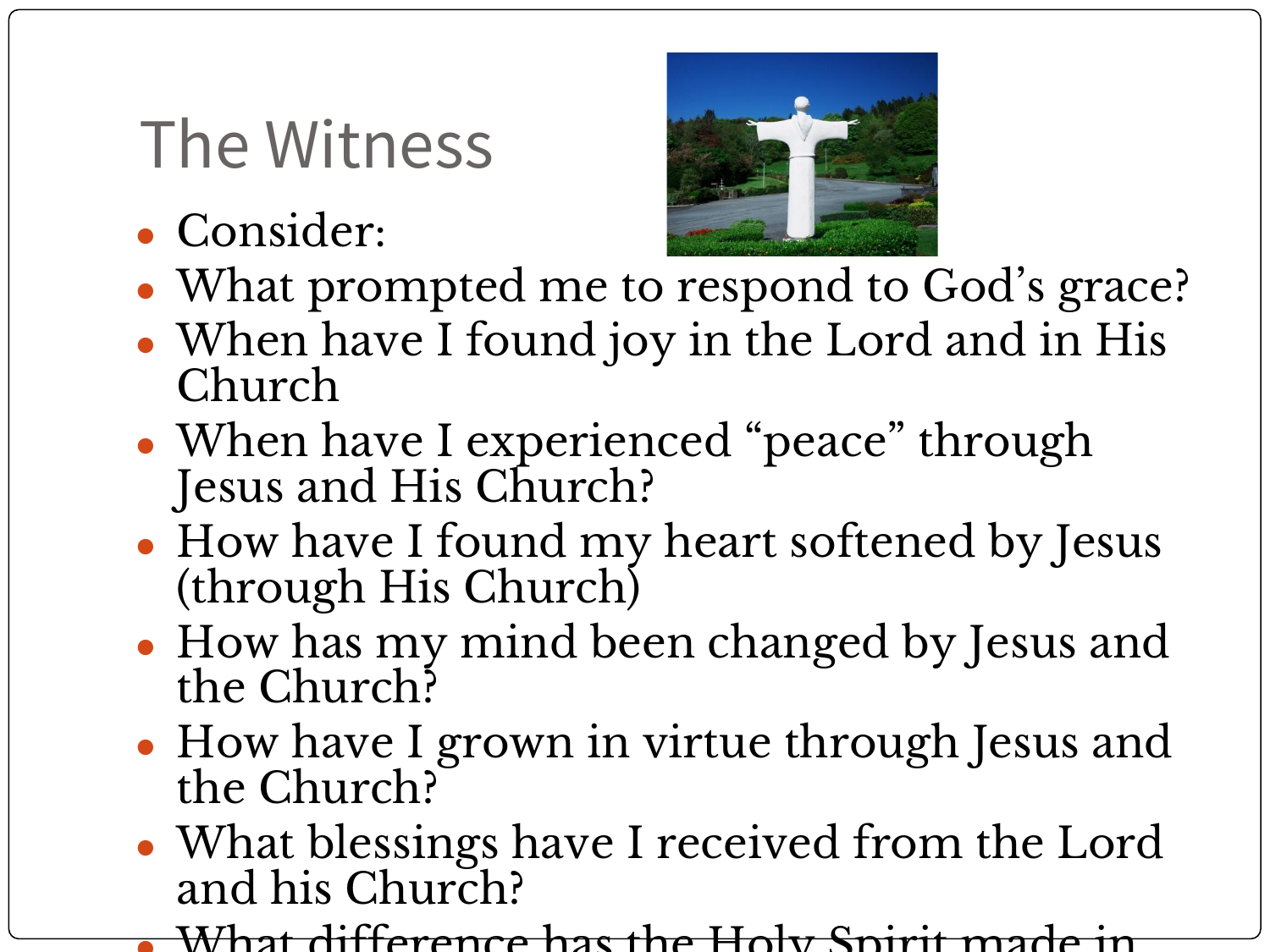

- How do I live this Franciscan charism in my life?
- How has this charism changed my life?
- How do I struggle with Franciscanism?
- How have I been challenged/convicted by this state of life ?
- What are some common misunderstandings of the Secular Franciscan Order…what misunderstandings did I have?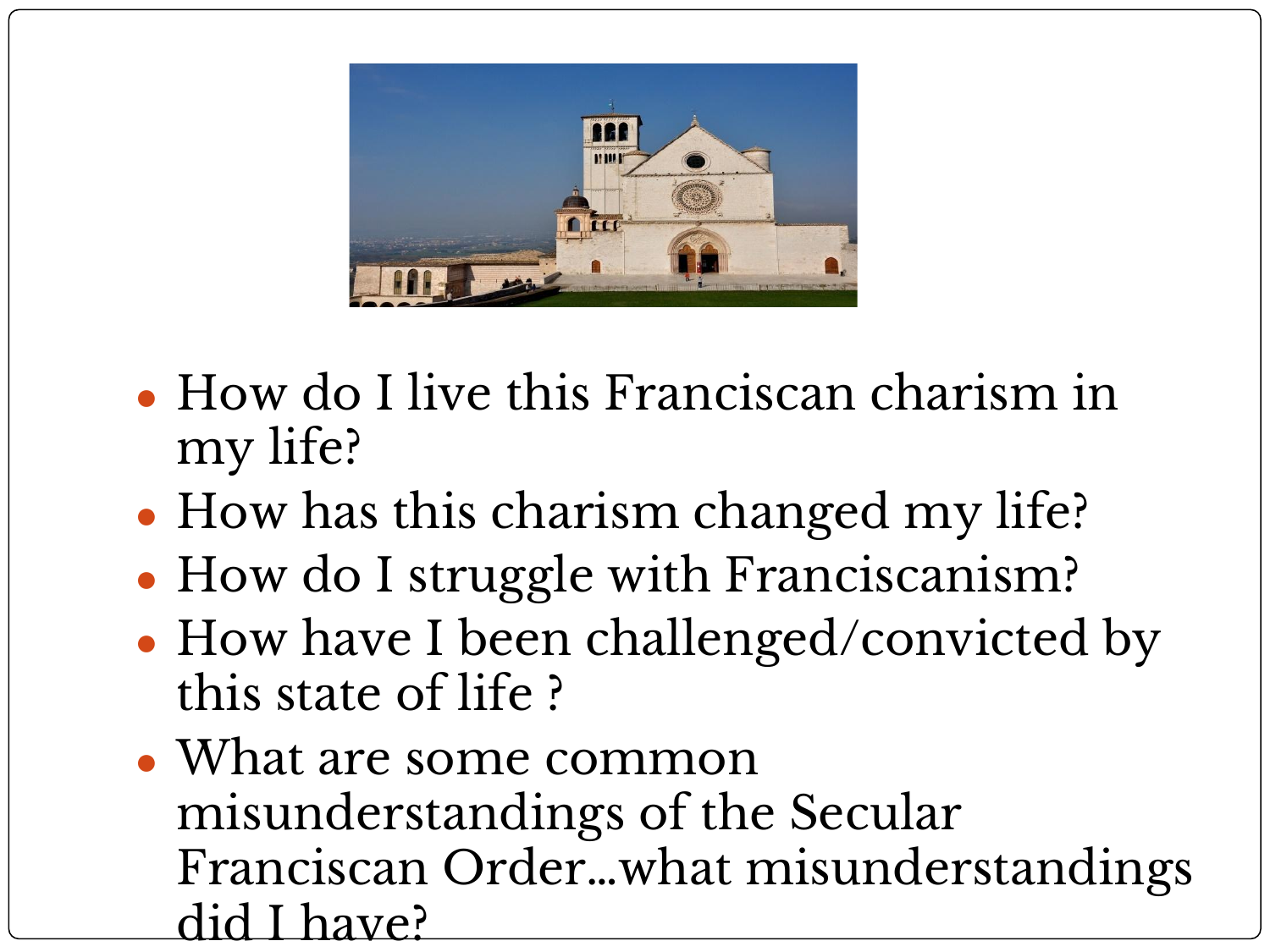### Belonging To The Family

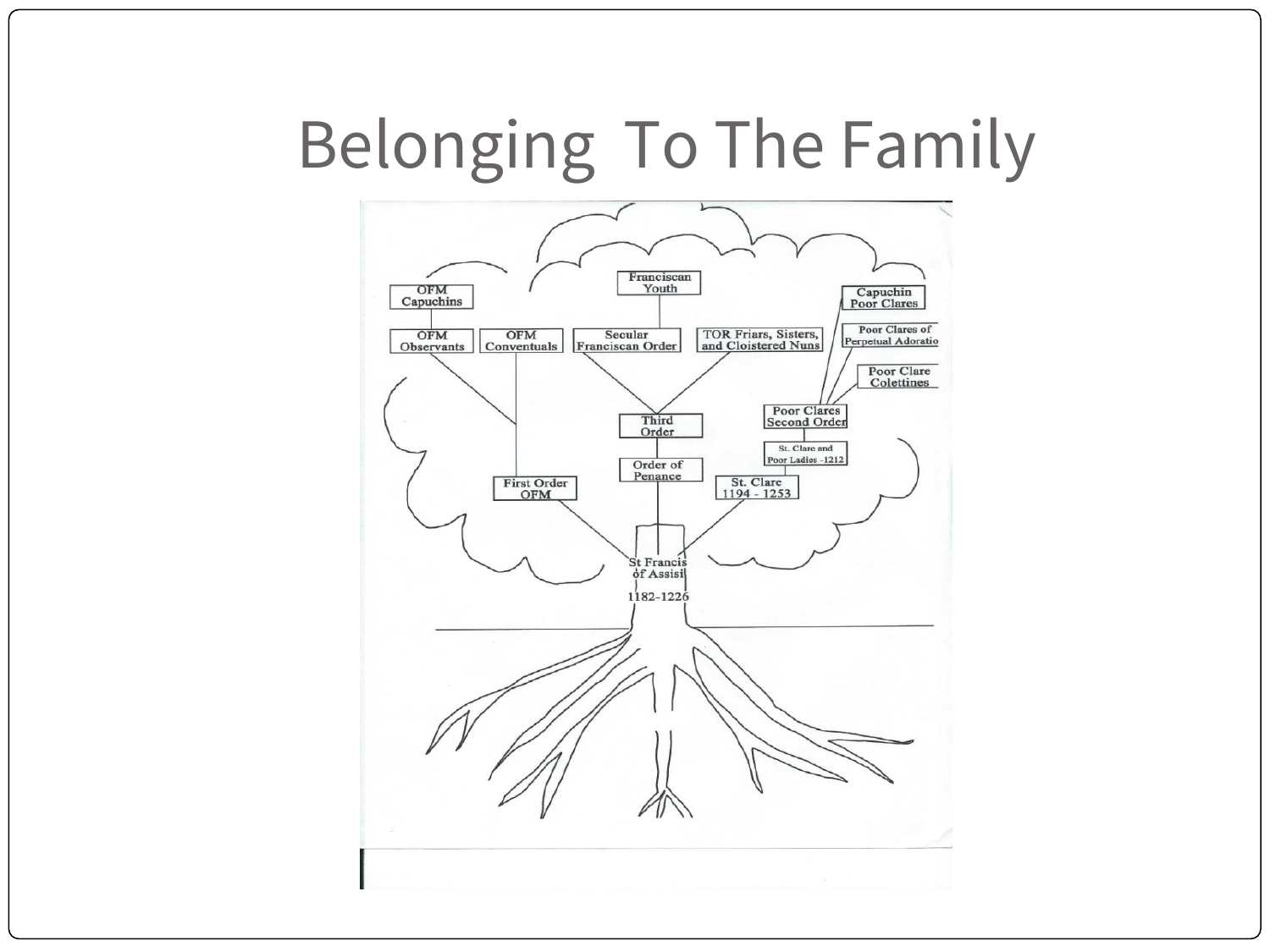#### Belonging and Identity

#### • The Main Connection

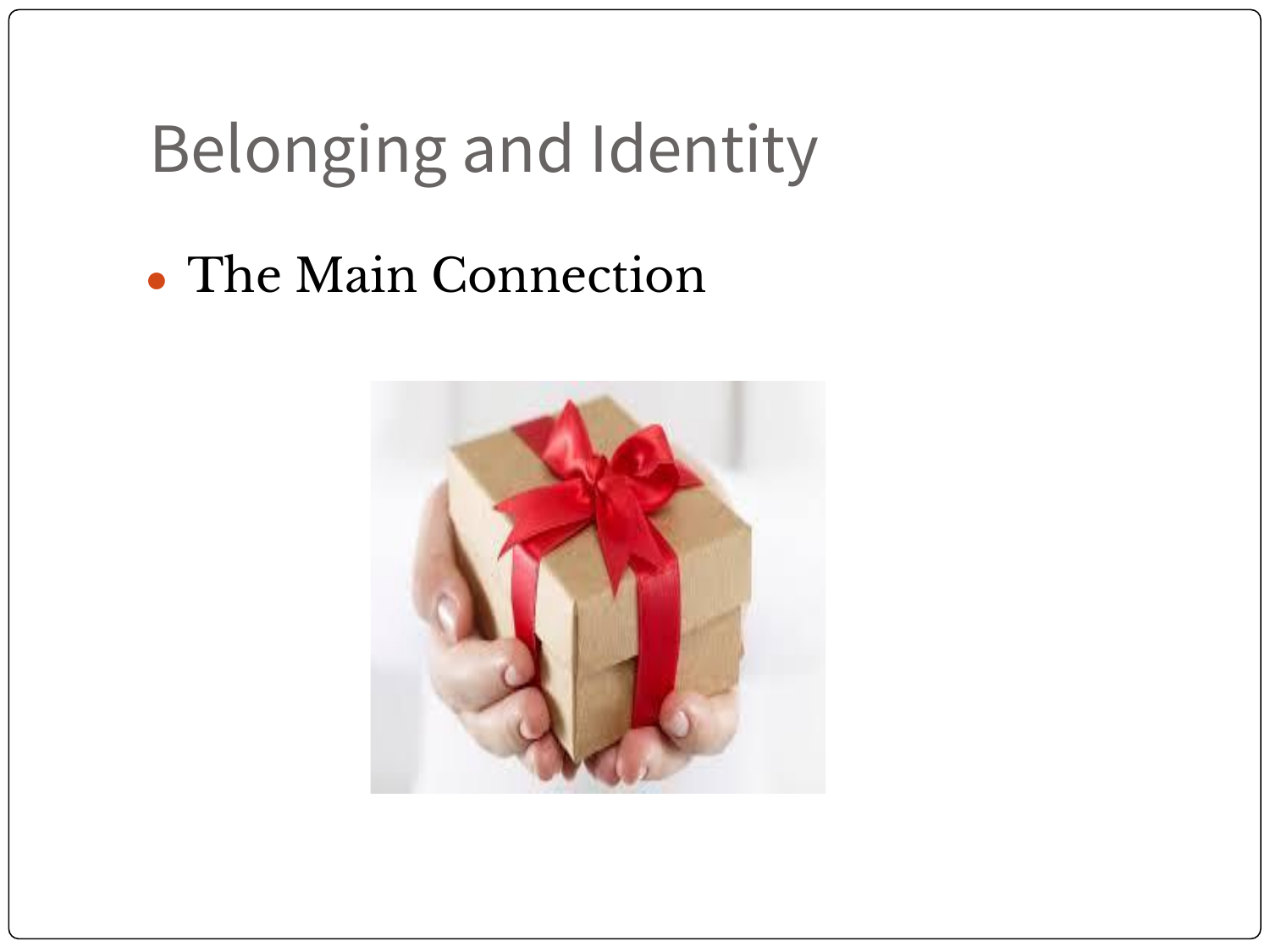### Belonging as co-responsibility

#### • BELONGING to the Order

- Is based upon our Profession, that is, the act with which we are solemnly committed to "live the Gospel in the way of Saint Francis and through this authentic Rule of the Church".
	- Rule N.2
	- Article 42.2 of the General Constitutions
	- The "plan of Gospel life" outlines in our Rule is a plan to fulfill and to live "in fraternal community".
	- Article 3.3 of the General Constitutions: "The vocation to the OFS is a vocation to live the Gospel in fraternal community.

We, as Brothers & Sisters, are responsible to this fraternal communion of faith and love, that needs to be nurtured by mutual prayer, by reciprocal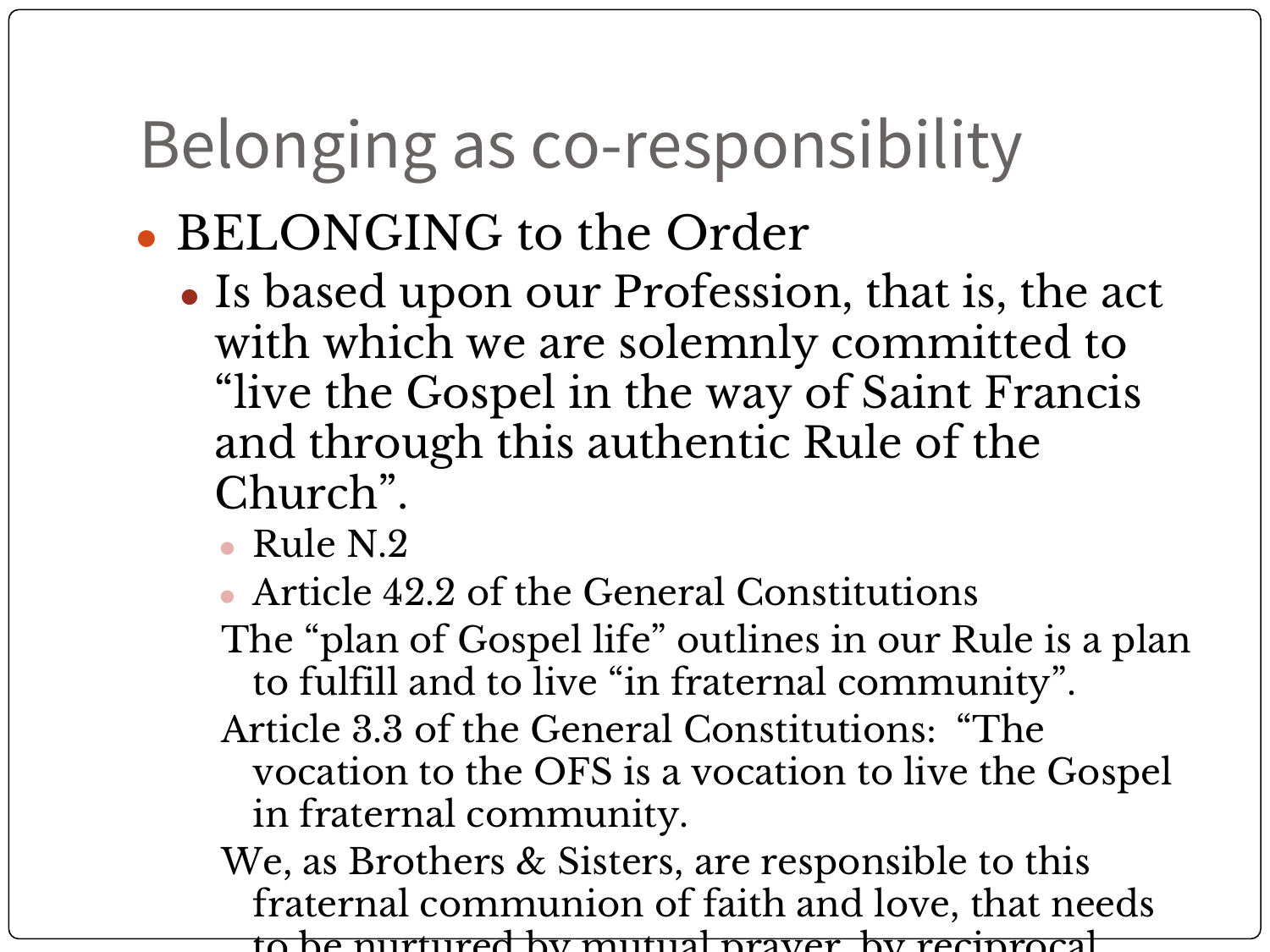### Belonging as co-responsibility

- And Belonging to the local Fraternity
	- We know the definition of the local Fraternity contained in Art. 22 of the Rule: "The basic unit of the whole Order…a visible sign of the Church, … community of love…".
		- The General Constitutions in art. 30.2 state how belonging to the Fraternity should be lived:
		- "The sense of co-responsibility of the members requires personal presence, witness, prayer, and active collaboration, in accordance with each one's situations and possible obligations for the animation of the fraternity.<sup>7</sup>
			- 1. personal presence at the "frequent gatherings" organized by the Council to stimulate everyone to the life of fraternity and for growth of Franciscan and ecclesial life (Rule. n. 24)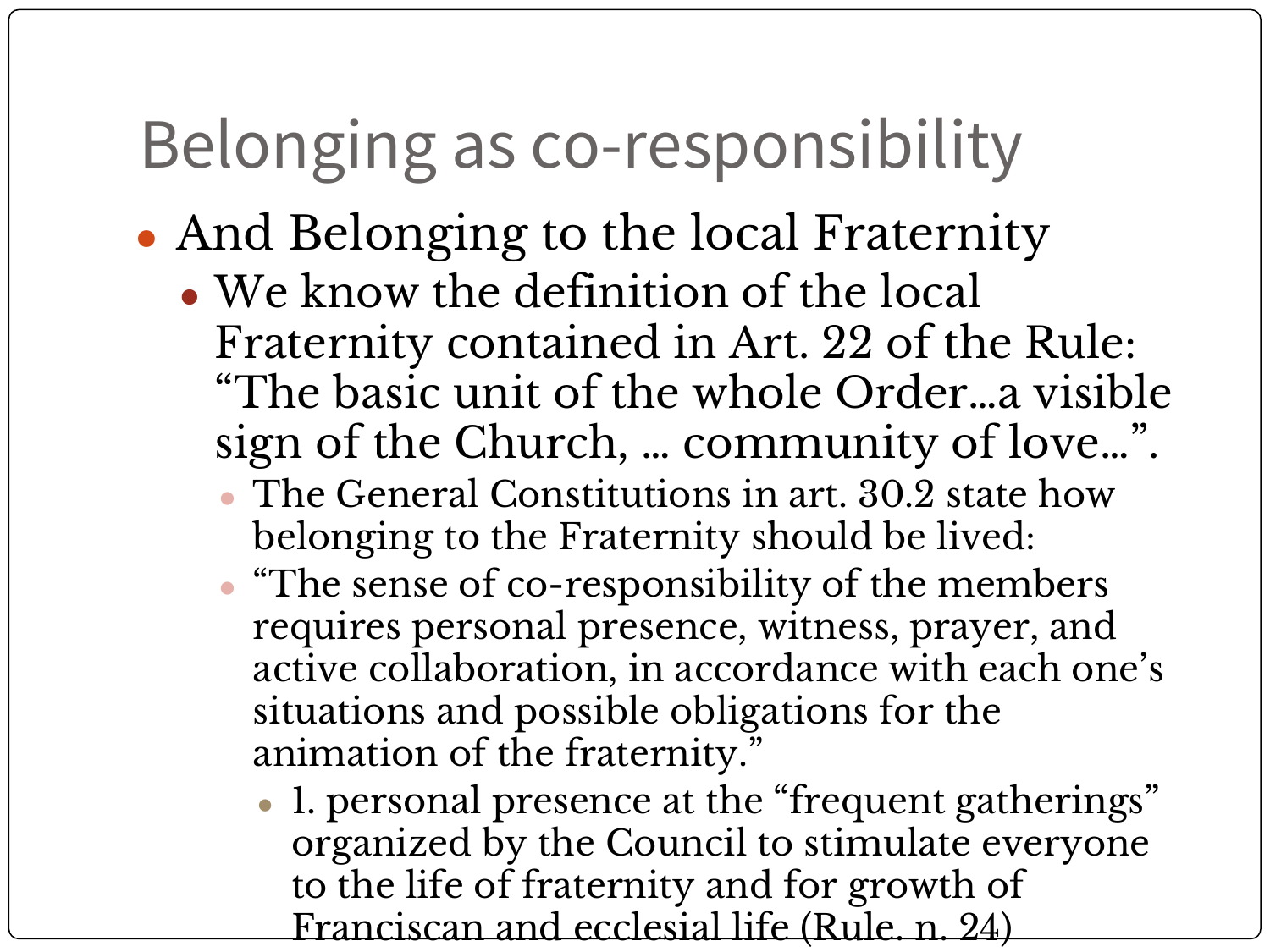# Belonging as co-responsibility

- 2. witness, of Gospel life and of fraternal life also as a means of promoting vocations and as assistance in the formation of new members
- 3. prayer, it is the soul of this "community of love" (Rule N. 8)
- 4. active collaboration, of each and everyone, for the good of the Fraternity, for dynamic meetings and with good participation, for contemplating its charitable and apostolic initiatives ( C.C. G.G. art. 53.3)
- 5. possible commitments to bring life to the Fraternity, particularly, when it comes to candidates taking on office/service (C.C.G.G. art. 31.4)
- 6. Economic contribution, based on the ability of the individual members (cc. GG. Art. 30.3), to provide for the financial means required for the life of the Fraternity and its religious, apostolic and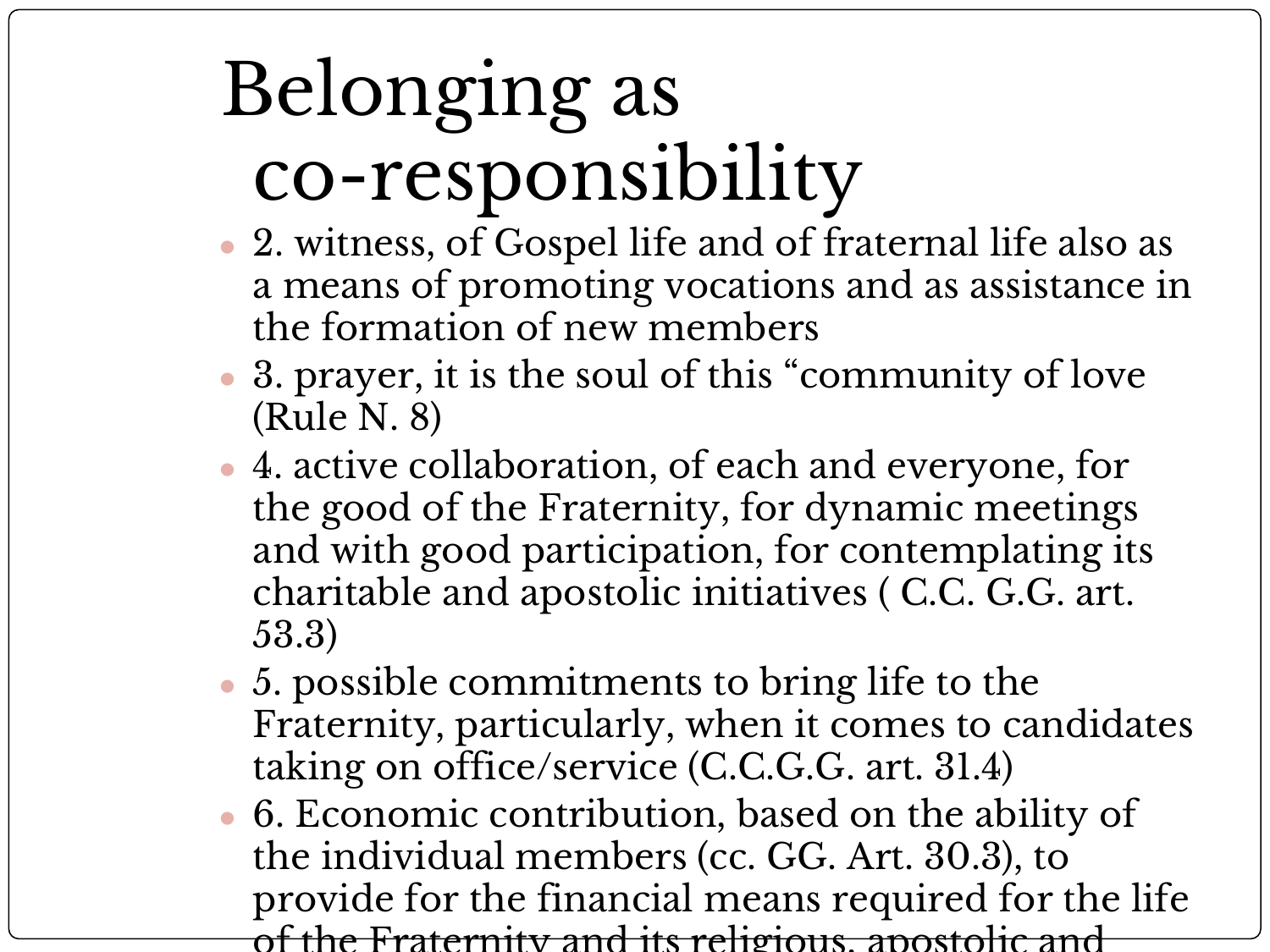#### New Forms of Intervention

- It has been the 40 years since the Second Vatican Council, but the reference to the Magisterium (Teaching) is always current and promising!
	- We are called to project it, to apply it, and to connect it with the values that appear non negotiable (i.e. they are not related to the process of secularization and relativism that goes through our history.
		- Social doctrine of the Church (for those who intend to get involved in social commitments and in the political sphere. A sense of justice and of the common good should mark the work of the Christian. (Vatican II fundamental document: Gaudium et Spes, Encyclical of Benedict XVI, Deus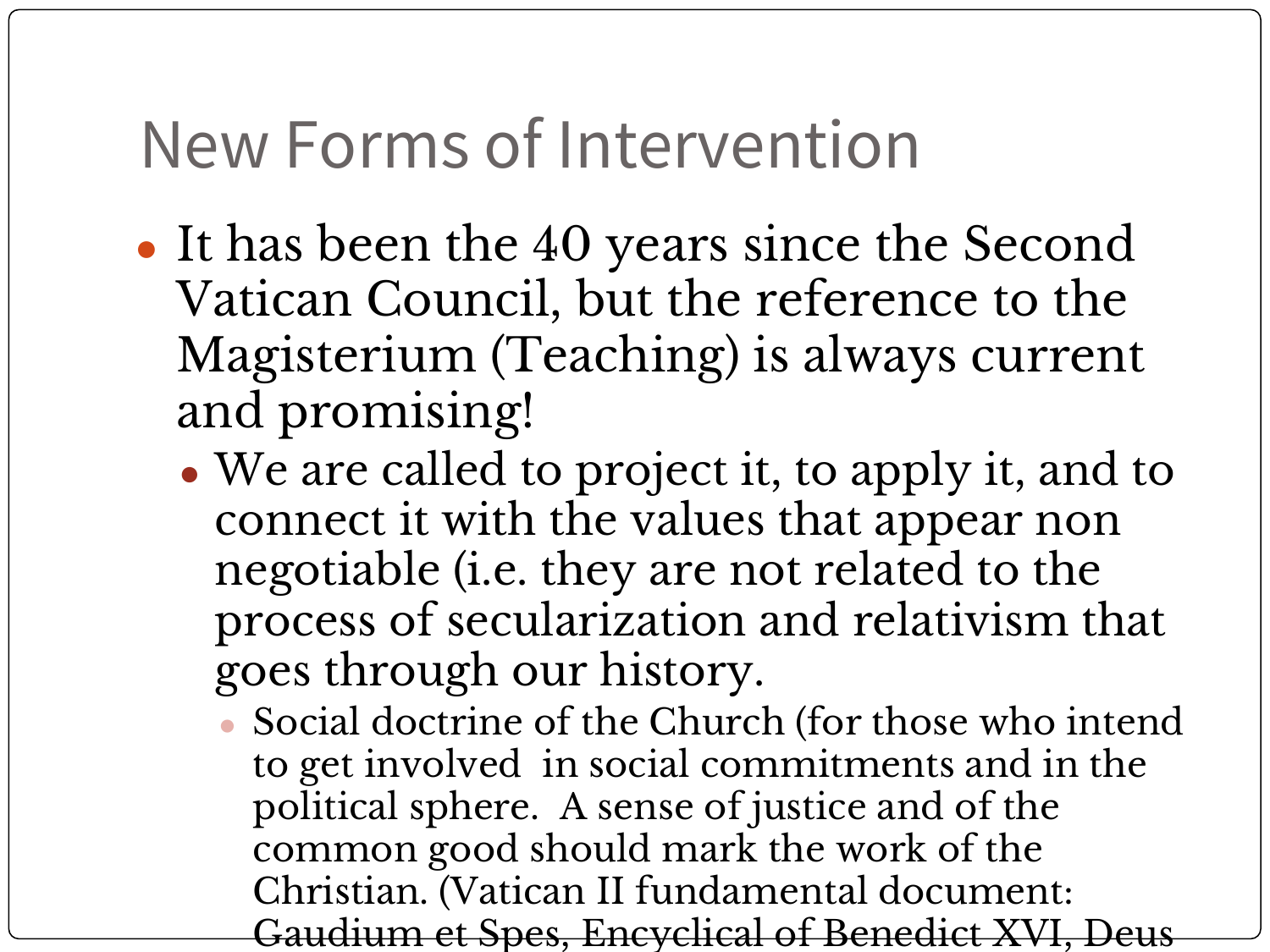# New Forms of Intervention

- Secular Franciscan's voluntary service
	- Voluntary service is not only a "to do"; it is above all a "way to be", that comes from the heart, from an attitude of gratitude toward life, and asks us "to give back" and to share with the other the gifts received.
		- Attention to the young
		- Ecology
		- Our own personal commitment for a simple lifestyle
		- Ecumenism and interfaith dialogue
		- Mission to the people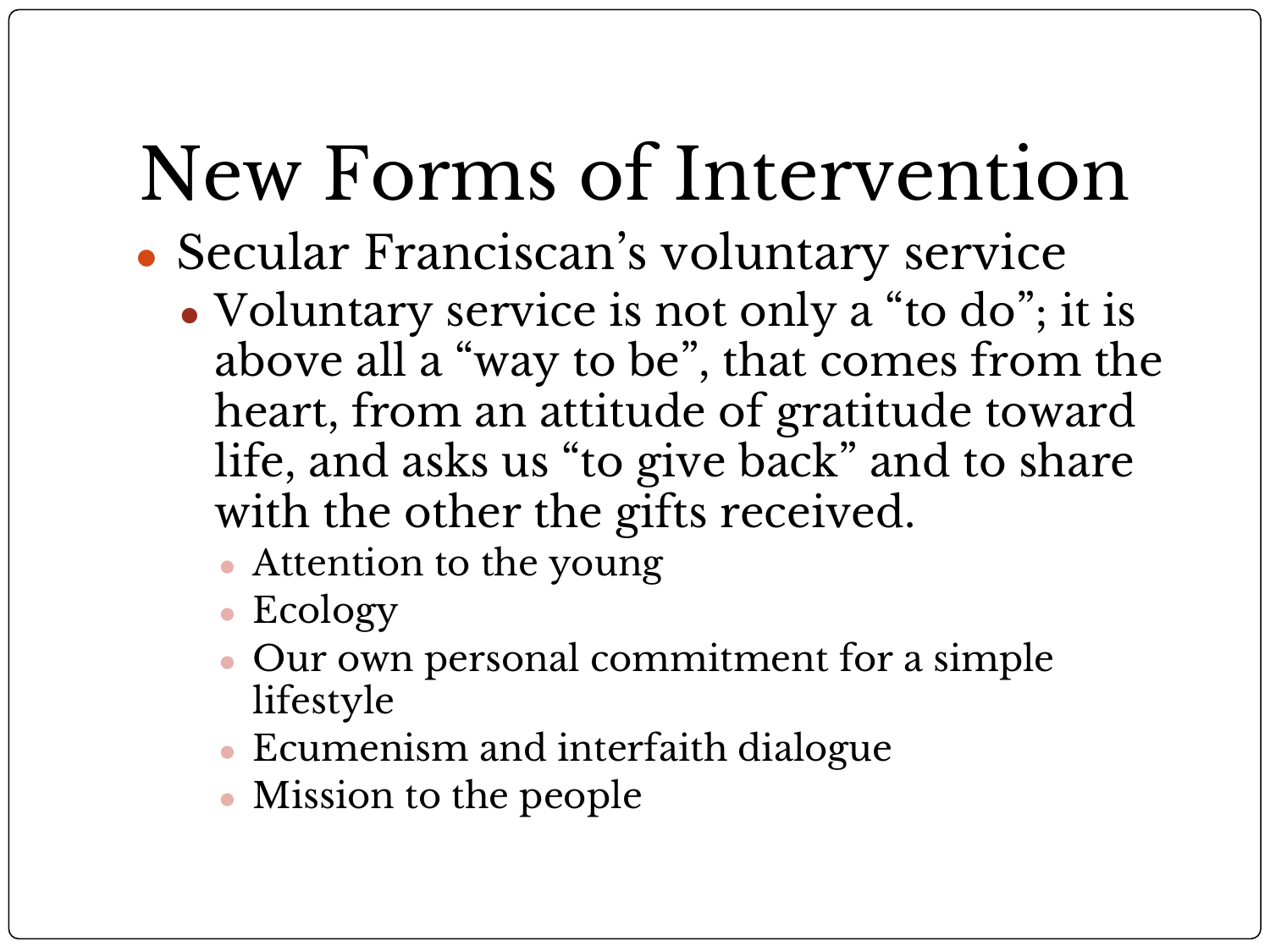#### Conclusion

- $\bullet$  So...
	- How, in practice, do we nurture the sense of belonging to a Secular Fraternity and to the whole Order?
		- Let us never forget that our Constitutions, in art. 30.1 already cited, strongly affirm that the Secular



h mission.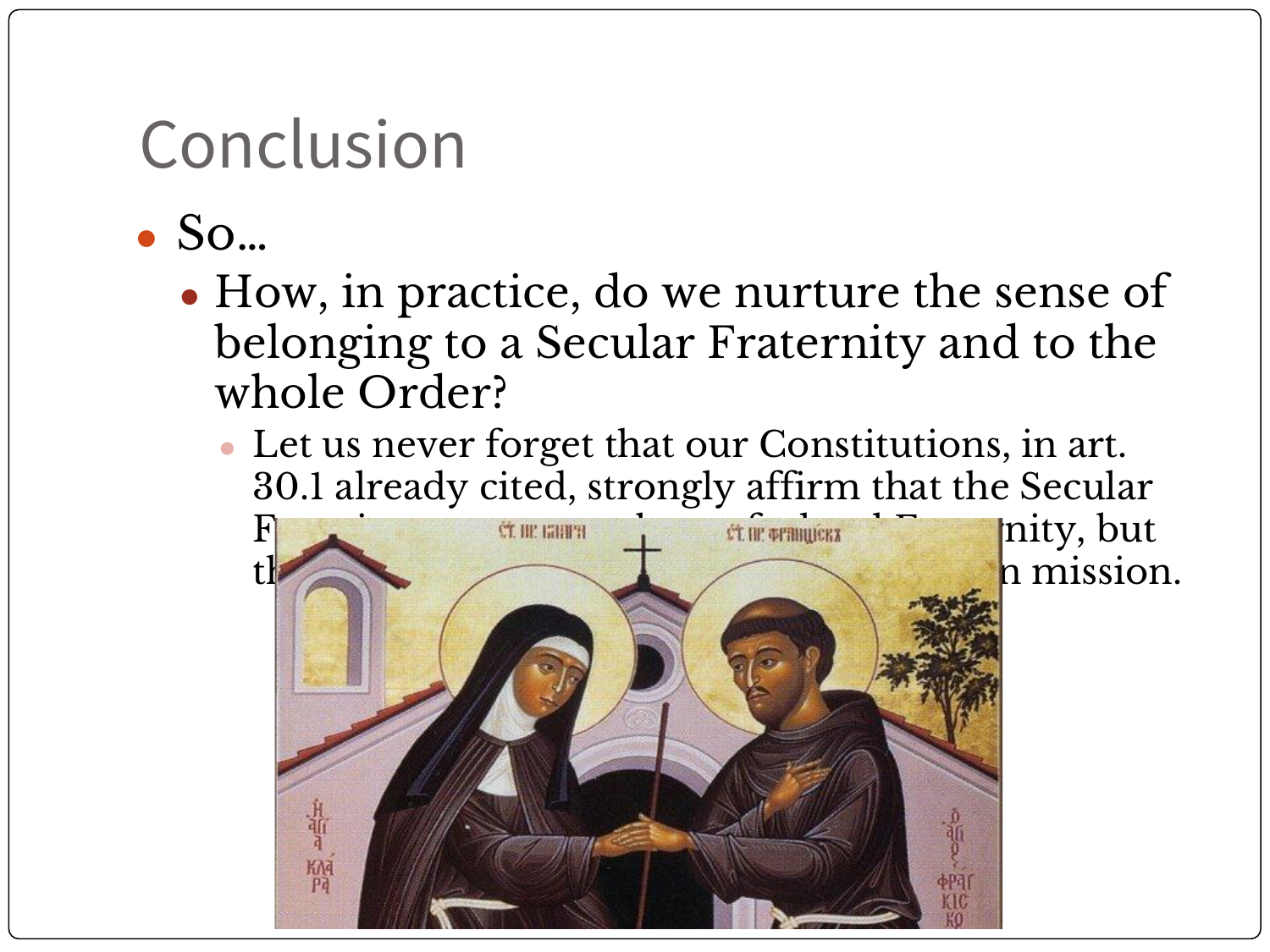## Small group questions for dialogue

- On the local level (as well as regional and national), we should consider seriously the objective of becoming:
	- <u>A school of sanctity</u> **How do we do this/be this?** (to fully develop the interior life: an intense liturgical life, sacramental and charitable life, and also taking care in organizing Franciscan retreats in the spirit of rest and renewal of life;
	- A school of formation the spirit of belonging is nurtured in the measure of which the Rule becomes the "life" of the brothers and of the sisters. It will assure a kind of "assimilation" of the spirit of the  $R$  rule in the life and in the history of each in the history of each in the history of each in the history of  $R$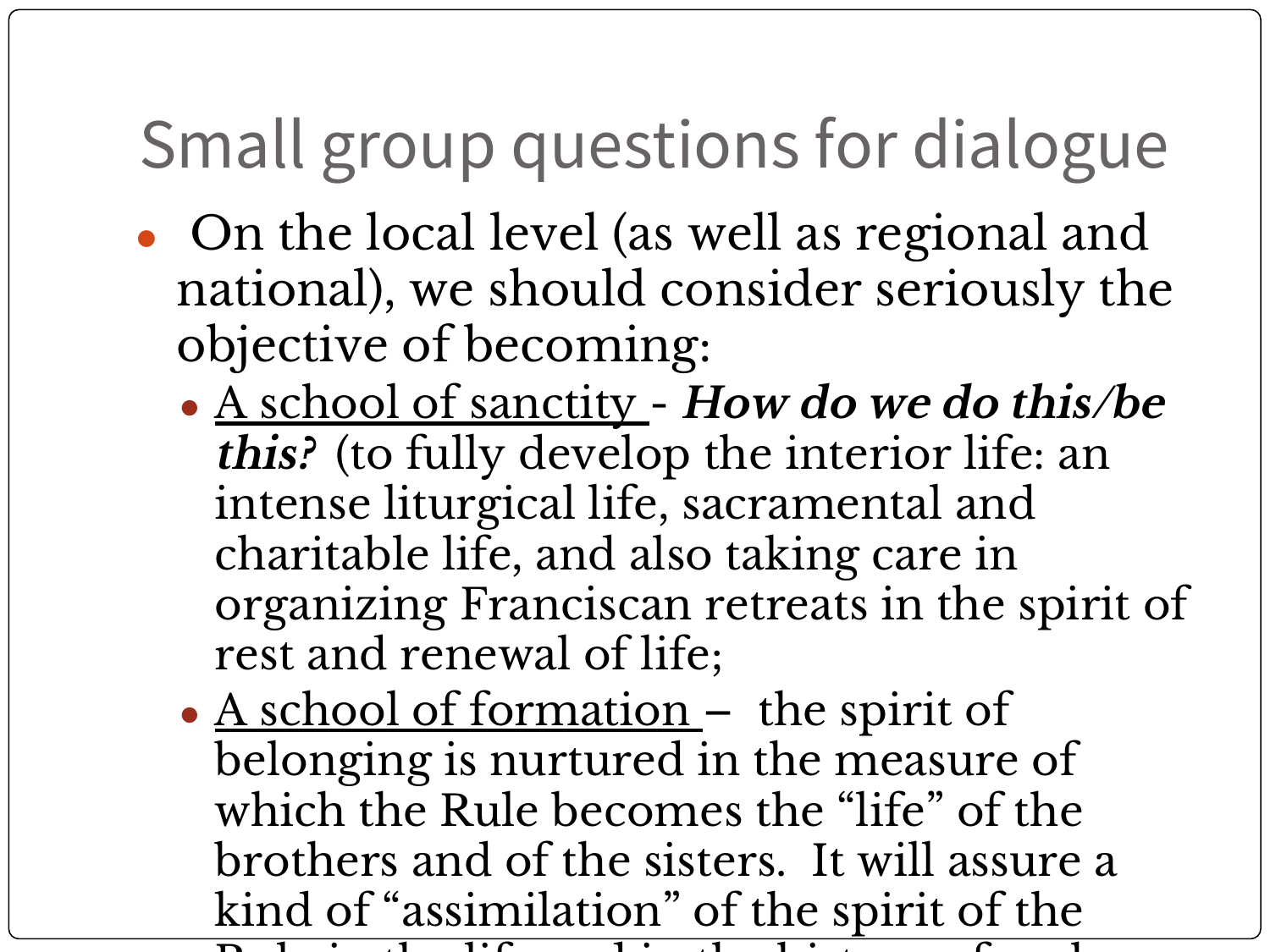- A witness of ecclesial communion It is necessary that Franciscans intensely live their Fraternity *gatherings* as a sacrament of Fraternity. It is essential that everyone make the decision to make himself/herself present in the life of the brothers and sisters. **How does your council look for and plan gatherings that are pleasant, productive and enriching?**
- Participation in the apostolic purpose of the Church – Too often Secular Franciscans tend to stop at traditional ways in fulfilling their apostolic commitment, forgetting that the Rule recommends to us to be creative. Society has changed, the Church is always renewing itself, the

 $G \qquad 1' \qquad 1 \qquad 1 \qquad 1$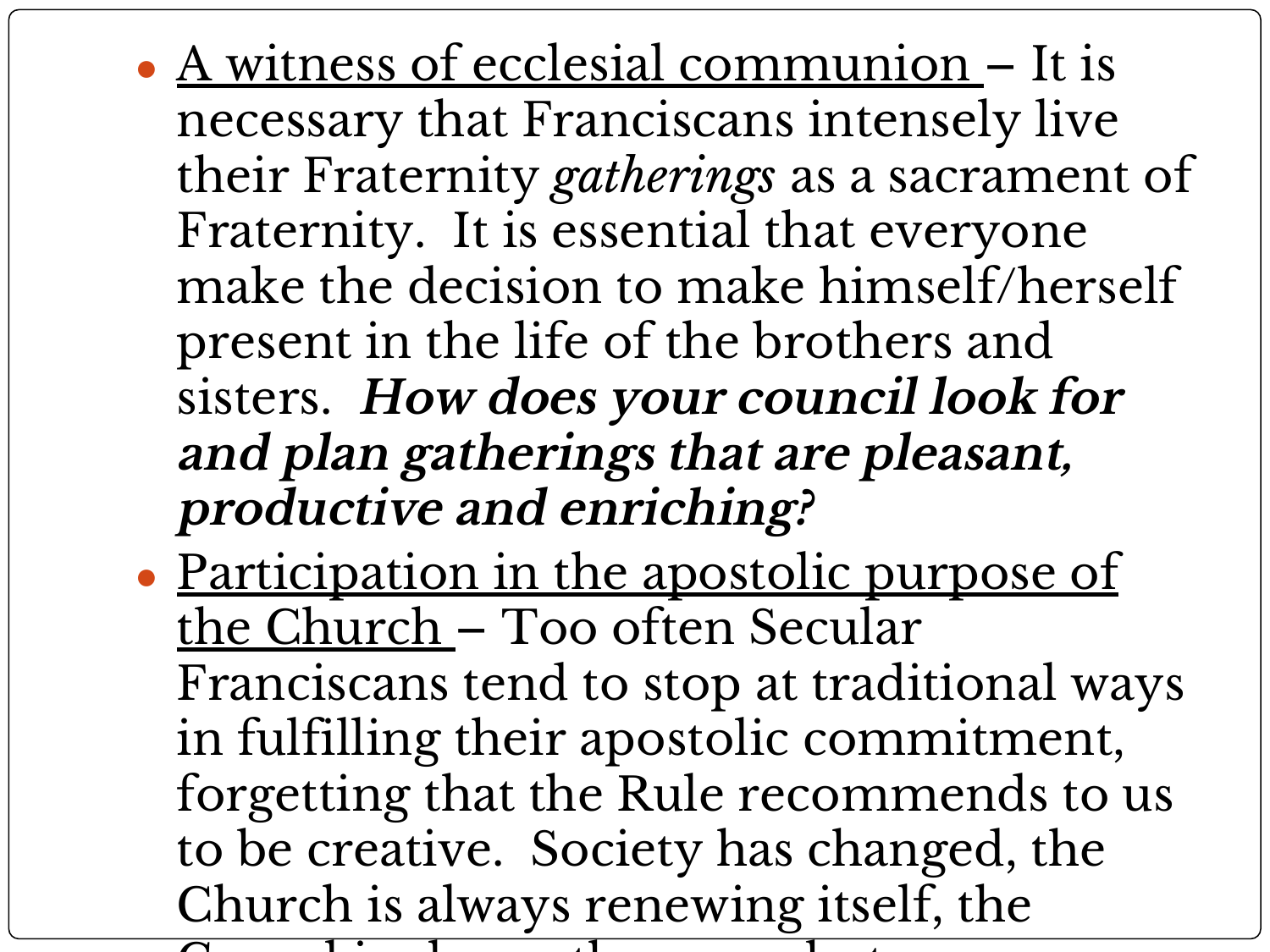• Presence in society, in the light of the social doctrine of the Church – Every Fraternity should question its priorities in its own missionary commitment. **In what direction do you develop it? For what do you/shoul**<br>are:1.1.1 available s